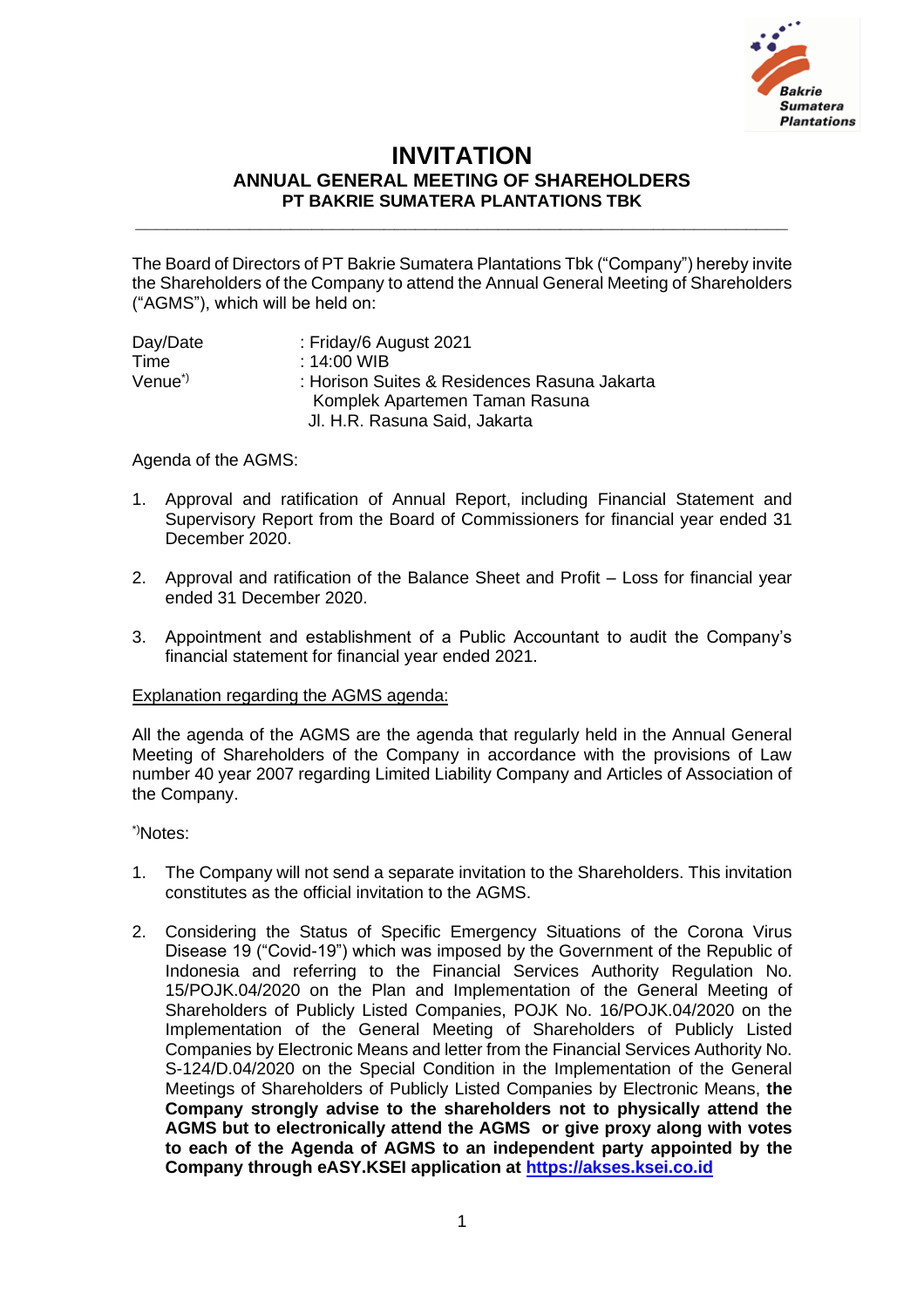

- 3. The Shareholders who are entitled to electronically attend or be represented in this AGMS are as follows:
	- a. The Shareholders whose shares have not been electronically registered into the Collective Custody at PT Indonesian Central Securities ("KSEI") only the Shareholders or their authorized representative whose names are registered in the Company's Register of Shareholders at 04:00 PM Western Indonesia Time on Wednesday, 14 July 2021, at 16.00 WIB at the Securities Administration Bureau of the Company (Shares Registrar), PT EDI Indonesia, Wisma SMR Floor 10, JL. Yos Sudarso Kav.89, Jakarta 14350, Telephone: (021) 650 5829, Fax (021) 650 5987;
	- b. The Shareholders whose shares have been registered into the Collective Custody at KSEI, only the Shareholders or their authorized representative whose names are registered in the Company's Register of Shareholders at 04:00 PM Western Indonesia Time on Friday, Wednesday, 14 July 2021 and in the securities account holder of Custodian Bank/Stock member.
- 4. **Granting proxy, along with casting votes to each of the Agenda of AGMS, electronically to the Company's Securities Administration Bureau, PT EDI Indonesia as an independent party,** through eASY.KSEI website at [https://akses.ksei.co.id](https://akses.ksei.co.id/) provided by KSEI as the mechanism of granting proxy by electronic means in the implementation of the AGMS.
- 5. The Shareholders can also grant proxy by other ways than Electronic General Meeting System (eASY KSEI) application by downloading the proxy form in the Company's web at [www.bakriesumatera.com](http://www.bakriesumatera.com/) and send the original copy of the written proxy completed and signed on a stamp of Rp.6,000, and a copy of ID card (KTP/passport) to PT EDI Indonesia at the address mentioned above, and for convenience to also send the scanned copies by email to [investor@bakriesumatera.com.](mailto:investor@bakriesumatera.com) The original proxy shall have been received by the Company or its Securities Administration Bureau no later than 1 (one) business day prior to the date of the AGMS at 13:00, Western Indonesian Time.
- 6. Any Shareholder who according to their own assessment still wishes to attend physically in the AGMS (If any), **the Company will impose strict health protocol** based on the Government's guidelines, as follows:
	- **a. For safety and health all the Participant of the AGMS, the Company requires every Shareholder or their proxy who physically present, at their own expense, to show the original of the PCR Swab Test result (not Swab Antigen) whose sample was taken 2 (two) days before the AGMS, with negative of COVID-19 results from the hospital, health center or clinic. Any shareholder or their proxy who is unable to provide or submit the PCR Swab Test, such shareholders or their proxy will not be allowed to enter the AGMS venue;**
	- **b. Quota for shareholders or their proxy with physical attendance in the AGMS will be in accordance with the principle of first come first served with a maximum of 10 (ten) persons;**
	- c. Must wear mask and register at the AGMS's venue 30 (thirty) minutes prior the start of AGMS;
	- d. Must comply with the health protocol in line with the Government's guidelines and implemented by the building management of the venue;